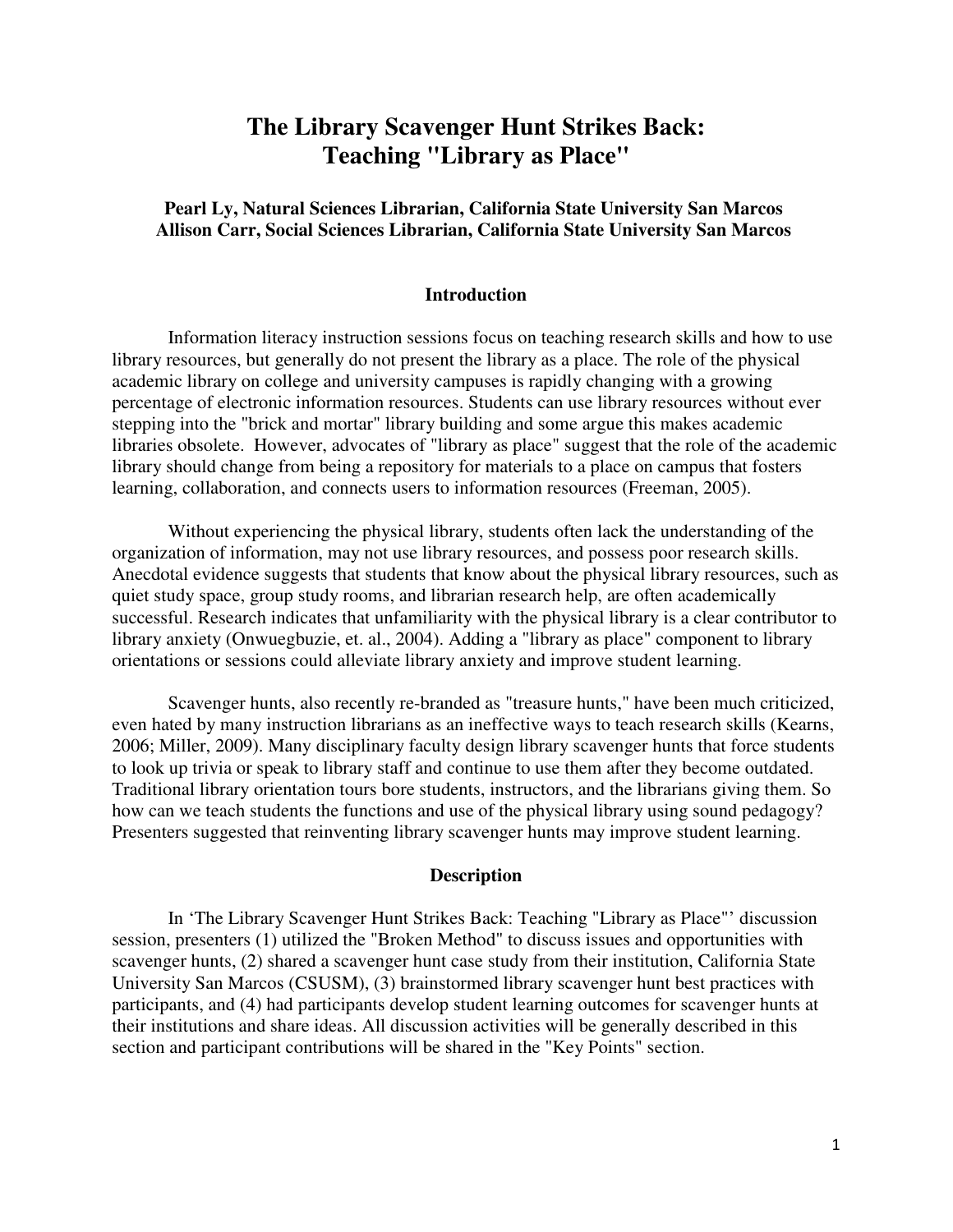#### *Broken Method*

Participants engaged in discussion about poor uses of scavenger hunt assignments and devised best practices for scavenger hunts using the "Broken Method" activity that is commonly utilized in Association of College and Research Libraries (ACRL) Immersion Teacher Track Programs. With the Broken Method, an outdated or problematic instructional method is critically examined before participants are challenged to brainstorm ways to improve or "fix" the broken method. In this session participants worked in small groups to discuss why scavenger hunts suck and how to fix them and reported back to the larger group.

### *Case Study: GEL 101 Library Module*

At CSUSM, instruction librarians teach a two-week library research module as part of a semester long freshman experience course, General Education Lifelong Learning 101 (GEL 101). The two presenters designed a group library exploration activity in order to for students to learn the physical layout of the library while simultaneously meeting student learning outcomes (e.g. using the catalog to look up a book and find it in the stacks). After two semesters of implementation, feedback from students, classroom faculty, and other CSUSM librarians has been overwhelmingly positive. In the case study, presenters discussed the impetus for the scavenger hunt activity, development and continuous improvements, and best practices for creating (or recreating) effective scavenger hunts that include assessment of student learning. Support for effective scavenger hunts comes from student centered learning theory, Millennial student characteristics, the concept of library as place, and a literature review of the use of scavenger hunts in library instruction.

### *Best Practices*

After Broken Method discussion and the case study of CSUSM librarians designing and implementing a library scavenger hunt, participants in small groups were asked to develop best practices for this type of instructional method. Participants were encouraged to think about pedagogical theories and information needs of students.

### *Student Learning Outcomes*

Participants were encouraged to directly apply insights and ideas from the earlier part of this session by brainstorm student learning outcomes for their own scavenger hunt in order to teach "library as place" at their institution. Using a think/pair/share activity, participants individually reflected on what physical aspects of their library that students needed to explore and what information related tasks that students could learn. After reflection, participants shared their ideas with a partner for feedback.

# **Key Points**

In the library scavenger hunt discussions, session attendees were guided through the Broken Method analysis, a case study, developing best practices, and designing student learning outcomes in order to design an effective and engaging student activity.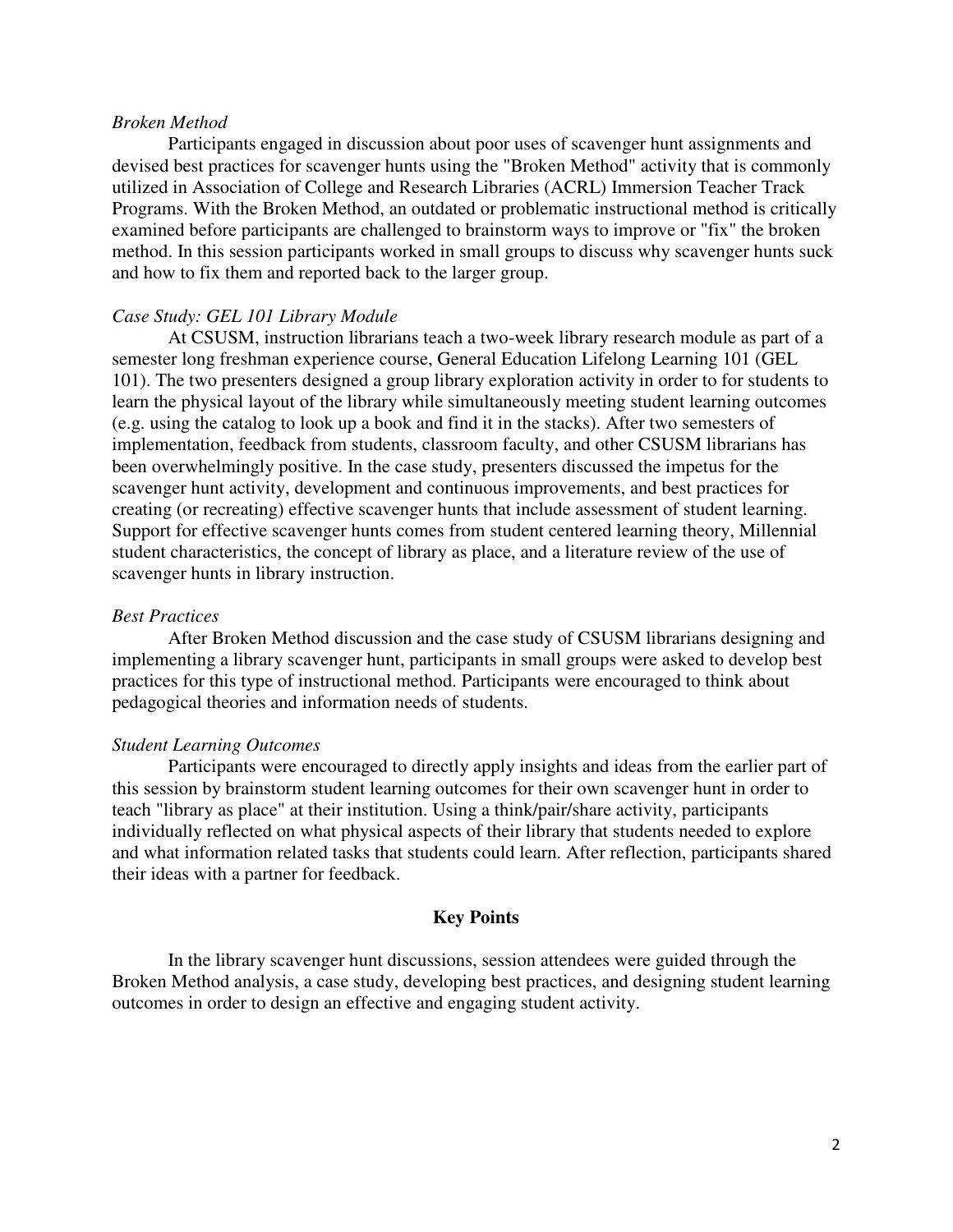## *Scavenger Hunt as a Broken Method*

Participants discussed in small groups all the issues they could think of for all types of scavenger hunts before reporting to large group. After listing negative aspects of scavenger hunts, groups were tasked to fix this instructional method. Contributions included:

Why do scavenger hunts suck?

- Assigned by faculty and never updated, so the items students are supposed to find are no longer available, do not exist or are just outdated
- When scavenger hunts are assigned by non-library faculty, they are unconnected to research assignments and library instruction session, and thus have no learning outcomes
- Students just want the answer and tend to cheat
- Busy work

How could we fix scavenger hunts?

- Collaborate with classroom faculty
- Explain the purpose of the assignment and create SLOs
- Make them useful and relevant
- Put students in teams and make it semi-competitive
- Connect with searching library resources
- Bring item(s) back to the classroom to share
- Develop web guide for assistance in completing the scavenger hunt

### *Case study: GEL 101 Library Scavenger Hunt*

The impetus for this activity came from anecdotal evidence of students' inability to find a library book on the shelf, after having been taught how to use the catalog in a variety of settings (instruction sessions and reference desk).

The first version of the scavenger hunt was designed with the following learning outcomes: (1) to provide students with physical orientation to the library building, (2) allow students to explore areas they should use in the future, such as the Check Out (Circulation) Desk and Student Technology Help Desk, and (3) have students use the library catalog to find library materials, such as books, magazines, and videos on the shelf. There was positive feedback from instructors and students about this activity. However, this initial version was very time-intensive for librarians, requiring setting up informational handouts at each of the stations on multiple floors, putting colored post-it for students to "prove" they had visited locations on the hunt, organizing folders with multiple handouts that each group of students used, and grading quiz/worksheets students completed after returning from the scavenger hunt. After two rounds of revisions based on librarian observations and student and faculty feedback, the current iteration requires fewer materials and is more effective.

Student groups now use one handout that includes a list of locations and map, and complete a quiz/worksheet during the scavenger hunt. Rather than collecting information or postits at each of the stations, students use the camera on their cell phone to take a picture of the location or answer a question on the worksheet. This means that no set-up or "break-down" is needed and there are only photocopies of two handouts instead of a folder full of materials. The most current scavenger hunt iteration also asks students to answer specific questions rather than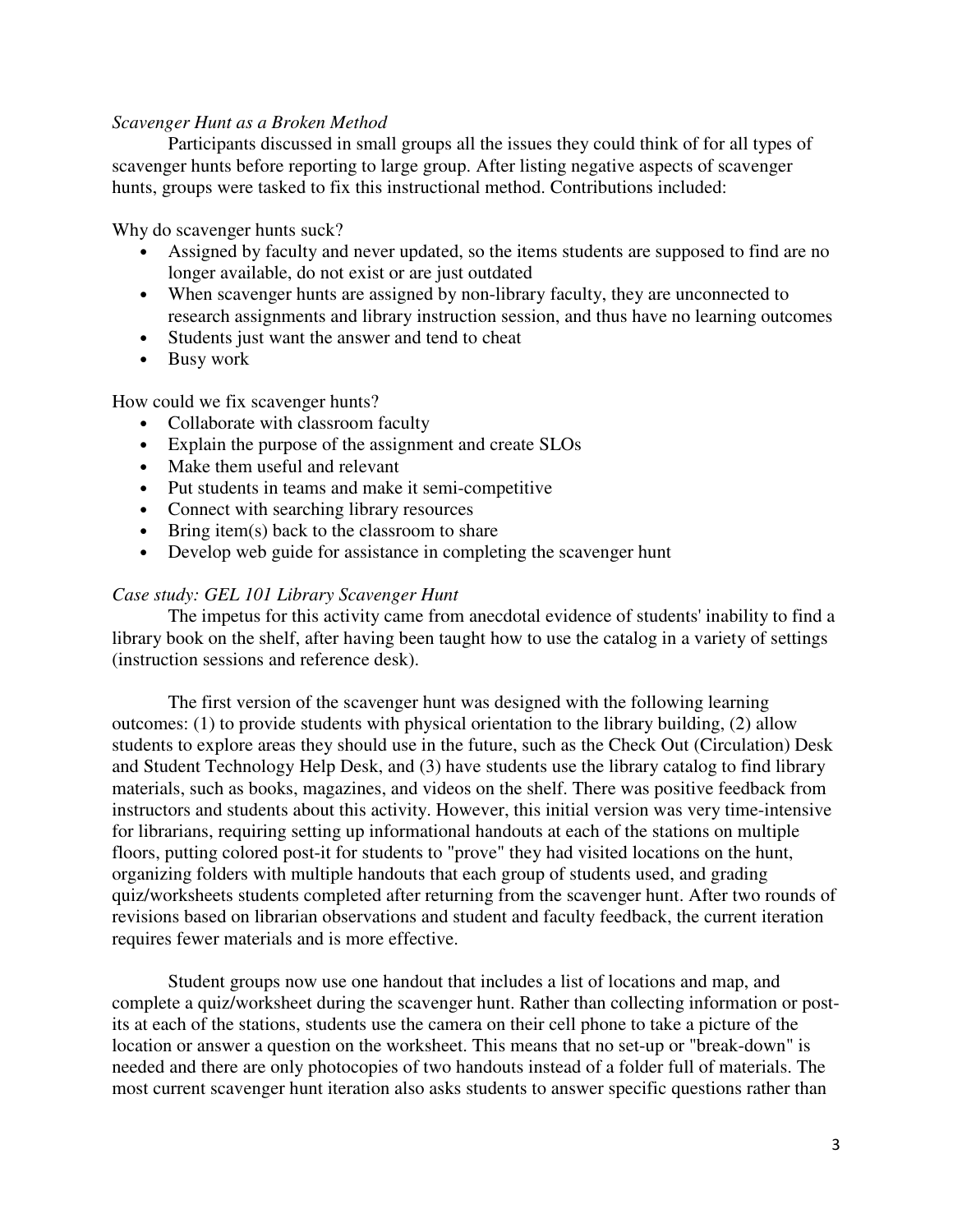just finding a location or item (e.g. what is the title of the third chapter in this book?). This change was made after suggestions from a student focus group to make the activity more challenging by "forcing them to pay attention." After hearing about the success of the scavenger hunt, other CSUSM librarians have began adopting the activity and the presenters created a scavenger hunt instruction sheet for librarians (see

http://public.csusm.edu/acarr/scavenger/index.html for all teaching materials for the three iterations titled Post-its, Cell phones, and Co-teaching).

Throughout the instructional design process, feedback from students, classroom faculty, and librarians was overwhelmingly positive. Students liked leaving the classroom to explore the library in small groups and stayed on task with assigned roles: leader, recorder, photographer, and navigator. Many of them were excited to learn about different areas and offerings of the library ("you have movies we can check out" and "I love the reading room!"). In some sections, extra credit was offered to the first group that finished the scavenger hunt activity and quiz correctly. However with this incentive, students had to be reminded to not run in the library and to use low voices when going through quiet study areas. Librarians now send an email to all library faculty and staff alerting them of scavenger hunt students. In student evaluations of the two-week library research modules, the majority of students listed the scavenger hunt as their favorite activity and suggested even more interactive components to the class.

### *Best practices*

After the case study, there was a discussion of best practices for scavenger hunt and other instructional design. Participants suggested:

- Don't expect to create the perfect scavenger hunt the first time around, but use your experiences to make it better
- Solicit student feedback and make changes
- Come up with learning outcomes for the activity
- Report back to the larger group on what the students have found
- Ask students to interact with librarians (what degrees do you have?)
- Ask students to reflect on the activity and what they learned
- Communicate with all librarians and library staff about the activity
- Create an out-of-the-box package that can be reused by classroom faculty and librarians

### *Developing Student Learning Outcomes*

Participants worked individually and in pairs to develop possible student learning outcomes for their own scavenger hunt. The group offered everything from specific skills (find a book, find an article, check out a book) to working with other groups on campus to integrate other areas as well. Participants were encouraged to follow-up with presenters for feedback on their scavenger hunt activity and materials.

### *Conclusion/Main takeaways*

The main purpose of this session was to share a creative and iterative instructional design process in order to enhance student understanding of the physical library and information literacy. By revisioning scavenger hunts with student learning outcomes in mind, this activity has been very successful for California State University San Marcos (CSUSM) librarians in first year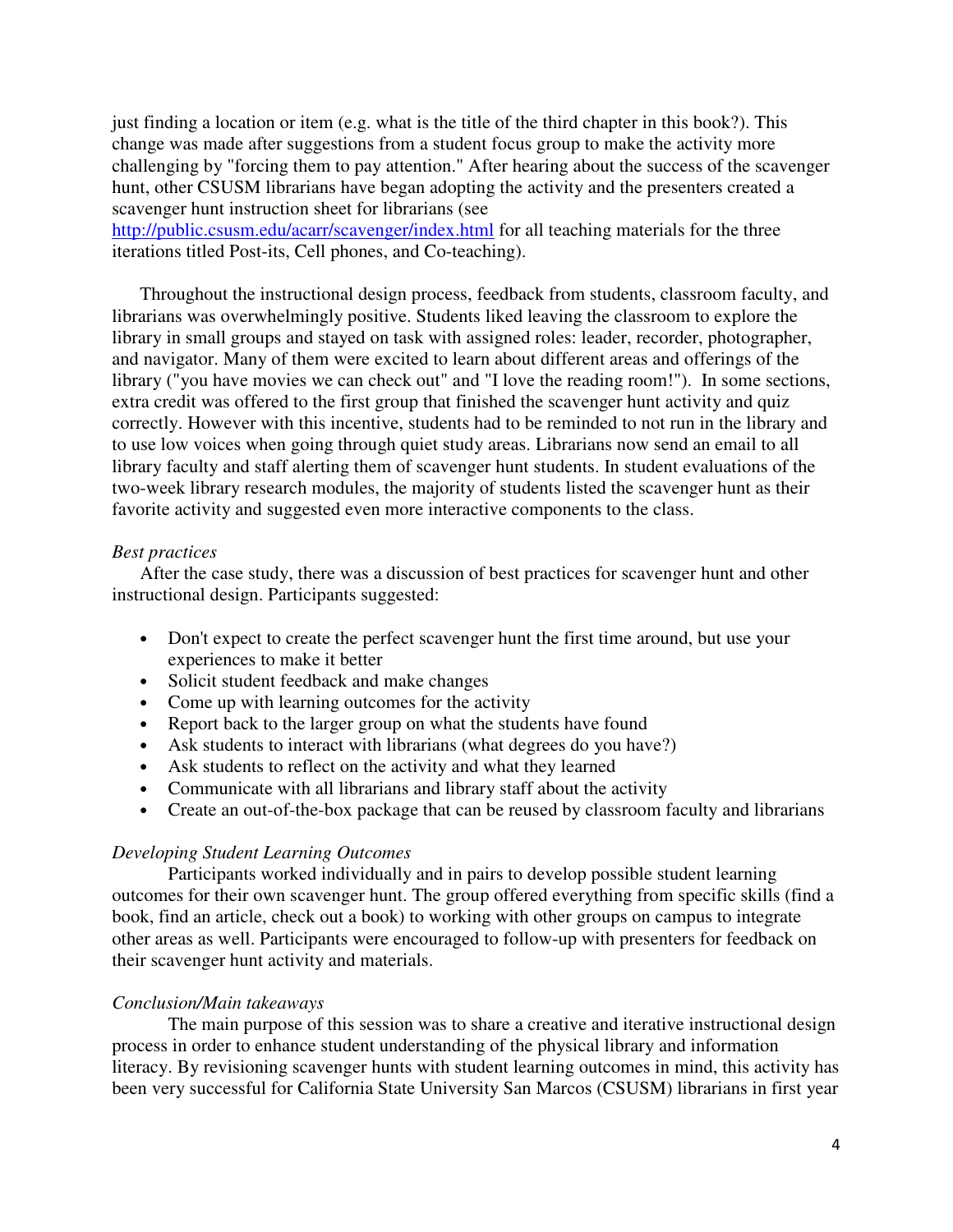courses. A next step for CSUSM librarians is a formal assessment of the SLO's for the scavenger hunt.

Presenters and attendees discussed issues with scavenger hunts as well as best practices for designing successful scavenger hunts, with an emphasis on obtaining student, instructor, and librarian feedback. During the discussion session, participants also had the opportunity to discuss their ideas for SLOs to teach "library as place" to students at their own institution. Many participants wrote in session evaluations that they were excited to develop library scavenger hunt curriculum for their students.

 Presentation slideshow and all instruction materials are available at http://public.csusm.edu/acarr/scavenger/index.html